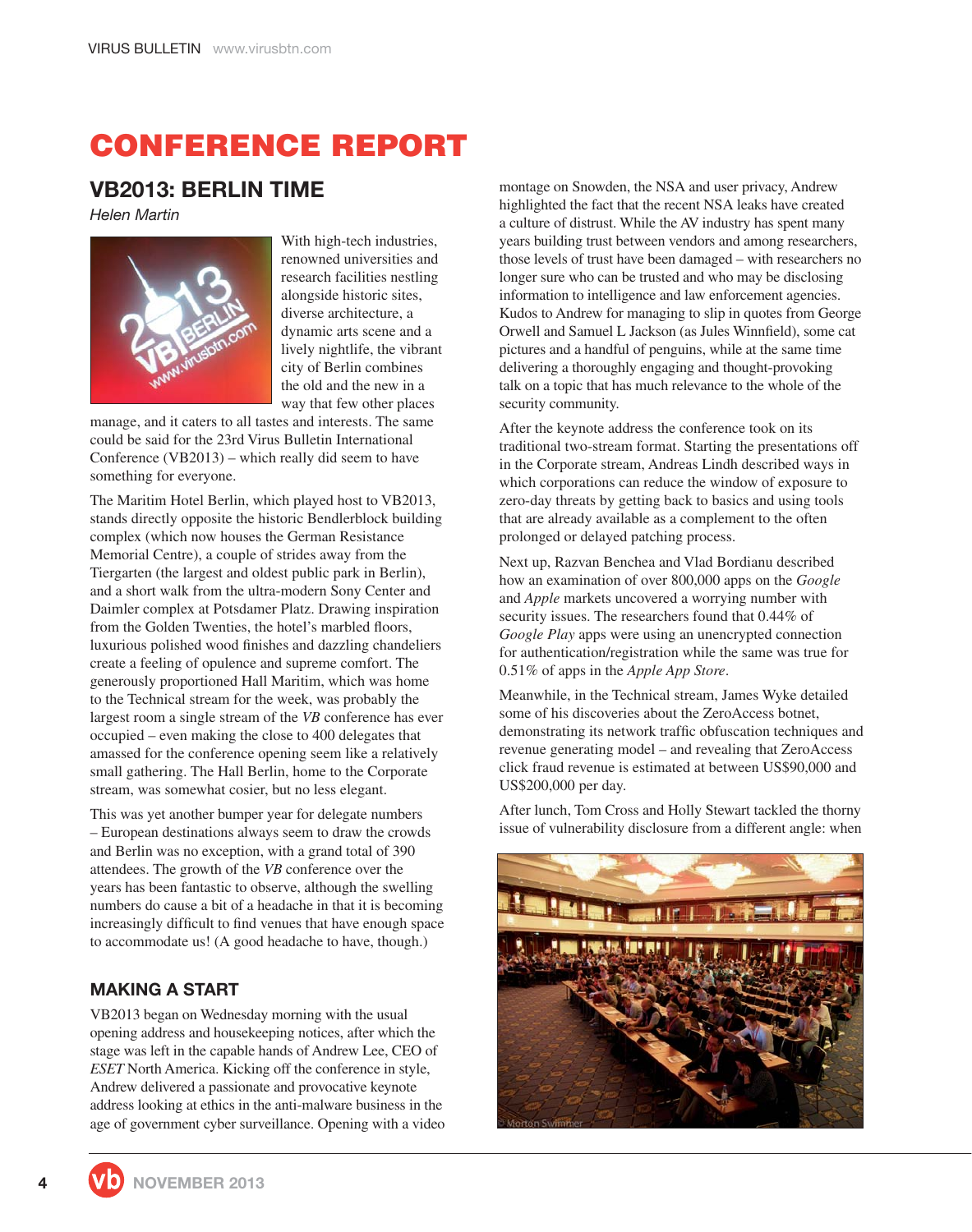to disclose that a vulnerability is being exploited in the wild. While the knowledge that a vulnerability is being exploited can be helpful for users in prioritizing their defences, the knowledge that a vulnerability exists and that it can be targeted effectively is also useful for potential attackers – and can result in an overall increase in attack activity. Holly and Tom looked at a number of different real-world examples demonstrating both the positive and negative effects of public disclosure of exploitations and showing how the timing of disclosure can significantly affect the outcome.

Later, Joe Blackbird and Bill Pfeifer looked at the global impact of anti-malware protection state on infection rates – they used *Microsoft* statistics to show that PCs without anti-malware protection (or with inadequate anti-malware protection) are 5.6 times more likely to be infected, and a computer that runs consistently without anti-malware has a 10 times greater risk of being infected month on month than a machine with protection installed. Among other things, the pair called for anti-malware vendors to make sure that disabling options for anti-malware products are well hidden.

Wednesday afternoon saw presentations on two major cross-industry telemetry projects. Righard Zwienenberg and Thomas Wegele presented a system being developed by members of the Anti-Malware Testing Standards Organization (AMTSO) that is intended to overcome the shortcomings of the WildList. The Real Time Threat List (RTTL) should offer a more accurate and up-to-theminute picture of the latest threats in circulation than anything currently on offer, while also providing a flexible framework for testers to make use of it in different ways. Later, Igor Muttik and Mark Kennedy spoke about another cross-industry initiative, this one developed by members of the IEEE Industry Connections Security Group (ICSG) malware research group and designed to help mitigate the issue of false positives. The IEEE-ICSG clean file metadata sharing system (CMX) provides a database that can be shared by all security vendors. Legitimate software developers can submit metadata for their products to the system, and the metadata will be relayed to all security vendors at once, thus enabling vendors to add the products to their whitelists and helping them to build clean sample sets for quality assurance.

The first day drew to a close with sponsor presentations in each stream. In the Corporate stream, *ESET*'s Stephen Cobb asked 'What can Big Data Security learn from the AV industry?', while in the Technical stream *AV-TEST*'s Andreas Marx detailed some of the testing company's expert knowledge and research.

# **BEER AND WINE MAKES YOU FEEL FINE**

Wednesday evening saw the usual gathering of attendees for the VB2013 drinks reception – the wine, beer and canapés



*Cheers! VB2013 delegates let their hair down and enjoy some valuable networking.*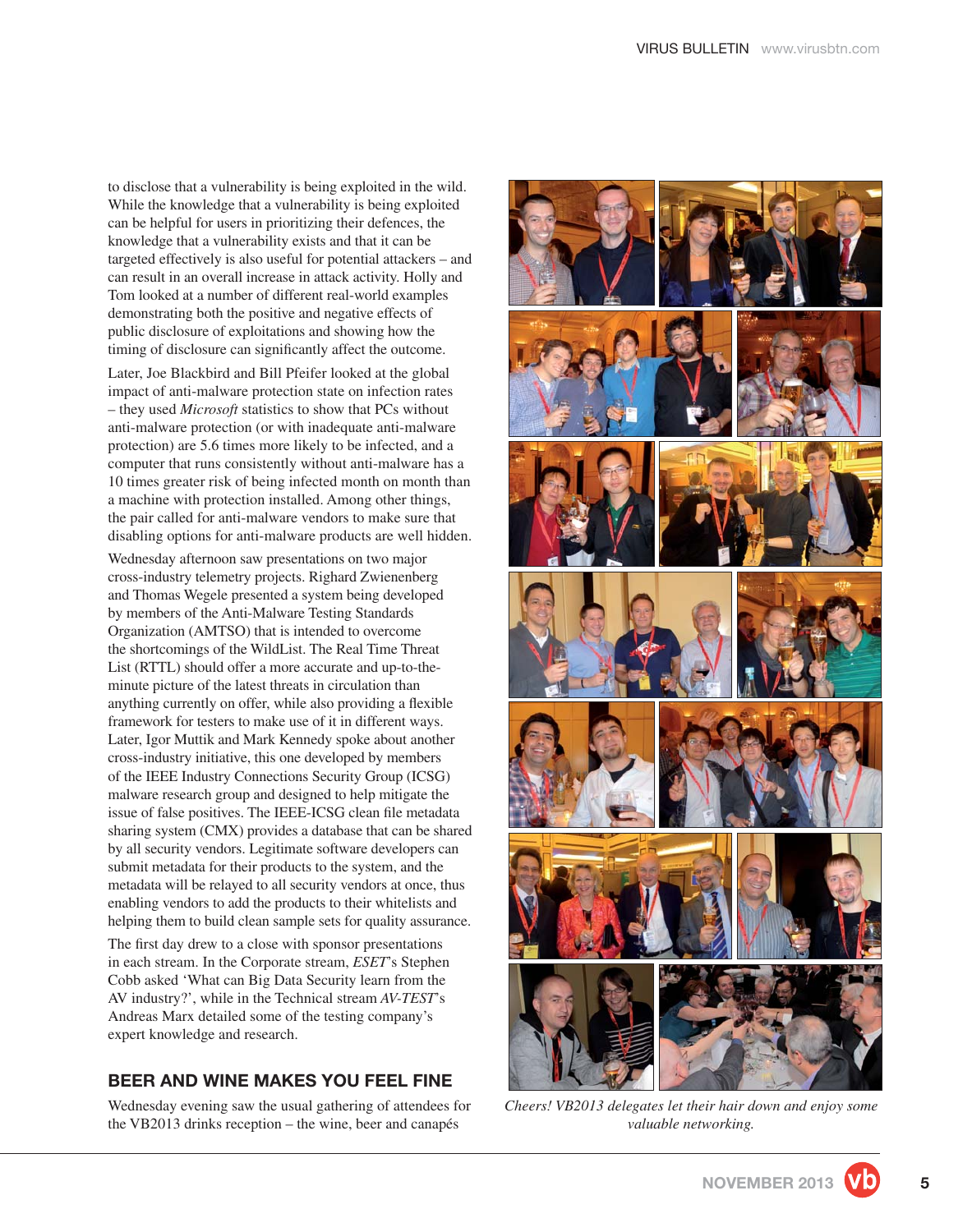flowed steadily, giving delegates the chance to unwind and discuss the important issues of the day (such as who would triumph in this year's *G Data* table football tournament, whose beer consumption would top the *Avast* league table, and how on earth did the catering staff manage to superheat the inside of the mini spring rolls to a near thermonuclear degree?).

Indeed, the beer flowed freely throughout the three days of the conference at the temporary bar set up by *Avast* – and an online league table provided live updates as to the most prolific beer drinkers both individually and by company. Wednesday night also saw the lure of all sorts of weird and wonderful alcoholic beverages at *G Data*'s 'Snake Oil' party held after the *VB* drinks reception (one delegate suggesting he may actually have sampled window cleaner disguised as an alcoholic beverage). For those who had been unable to resist doing the drinks party double, Thursday morning brought a scrabbling for aspirin and coffee – and some concerns as to how their livers would stand up to the next assault on the *Avast* beer leader board.

#### **GOING MOBILE AND LAST MINUTE**

Returning to the serious stuff, on Thursday morning VB2013 went mobile with a series of presentations on various different aspects of mobile malware threats. Rowland Yu kicked things off with an in-depth look at GinMaster – a piece of *Android* malware distributed via the many third-party app markets in China and which is estimated to bring in approximately US\$245,000 per month for the criminals behind it.

Samir Mody tackled the subject of *Android* malware obfuscation – as the volume of *Android* malware grows and more anti-virus vendors provide protection against it, it is likely to be only a matter of time before *Android* malware obfuscation becomes routine, as it has in *Windows* malware. Samir highlighted some of the current methods of obfuscation used in *Android* malware, and showed examples of .dex byte-code and data obfuscation techniques which are likely to be abused in the future.

Axelle Apvrille focused on the security and privacy issues of *Android* ad kits, revealing the shocking level of personal detail collected by most in-app ad kits – including information on age, gender, sexual orientation, marital status, religion, education, income and ethnicity – and concluding that the current mobile ad model is far too heavily weighted in favour of the advertiser.

On a similar theme, Vanja Svajcer looked at the issue of potentially unwanted applications in the mobile environment. The difference between malware, potentially unwanted applications and legitimate apps for mobile

platforms is often much less clear than it is within the desktop world – Vanja laid out a set of common criteria that can be used by researchers and developers for detecting and determining the differences between malware and potentially undesirable apps.

Finally in the mobile-themed block, Roman Unuchek looked at the web infections that only lead to malicious redirection if the request comes from a mobile device, detailing some of the major redirection techniques.

Besides mobile-related presentations there were several other highlights on Thursday morning, including Gunter Ollmann describing how penetration testing with live malware has become a must in today's enterprise networks, and the Technical stream saw the start of the last-minute presentations.

The last-minute presentations – the section of the conference set aside for talks that are submitted and selected as close to the conference as possible – kicked off with Gabor Szappanos detailing how targeted attacks hide behind clean applications. Next up, Christy Chung took a look at the facts behind recent South Korean government DDoS attacks, and John Graham-Cumming detailed how open DNS resolvers are used to launch huge DDoS attacks against websites and DNS servers – demonstrating how frighteningly easy it is to launch a massive DDoS attack.

After lunch, the last-minute presentations also visited the topic of *Android* threats, with Adrian Ludwig explaining *Android* security from *Google*'s point of view. He revealed that fewer than an estimated 0.001% of malicious app installations on *Android* are able to evade its multi-layered defences and that, according to the company's data, users are more likely to install non-malicious rooting and SMS fraud apps than traditional types of malware such as spyware, trojans, backdoors and malicious exploits.

Ross Gibb followed with a very popular presentation detailing how he and his colleagues successfully sinkholed around 500,000 bots (roughly half) of the ZeroAccess P2P

botnet, working together with ISPs and CERTs worldwide to clean up infections. Next, Robert Lipovsky and Anton Cherepanov looked at the sophisticated and extremely



*Adrian Ludwig shares Google's point of view on Android security.*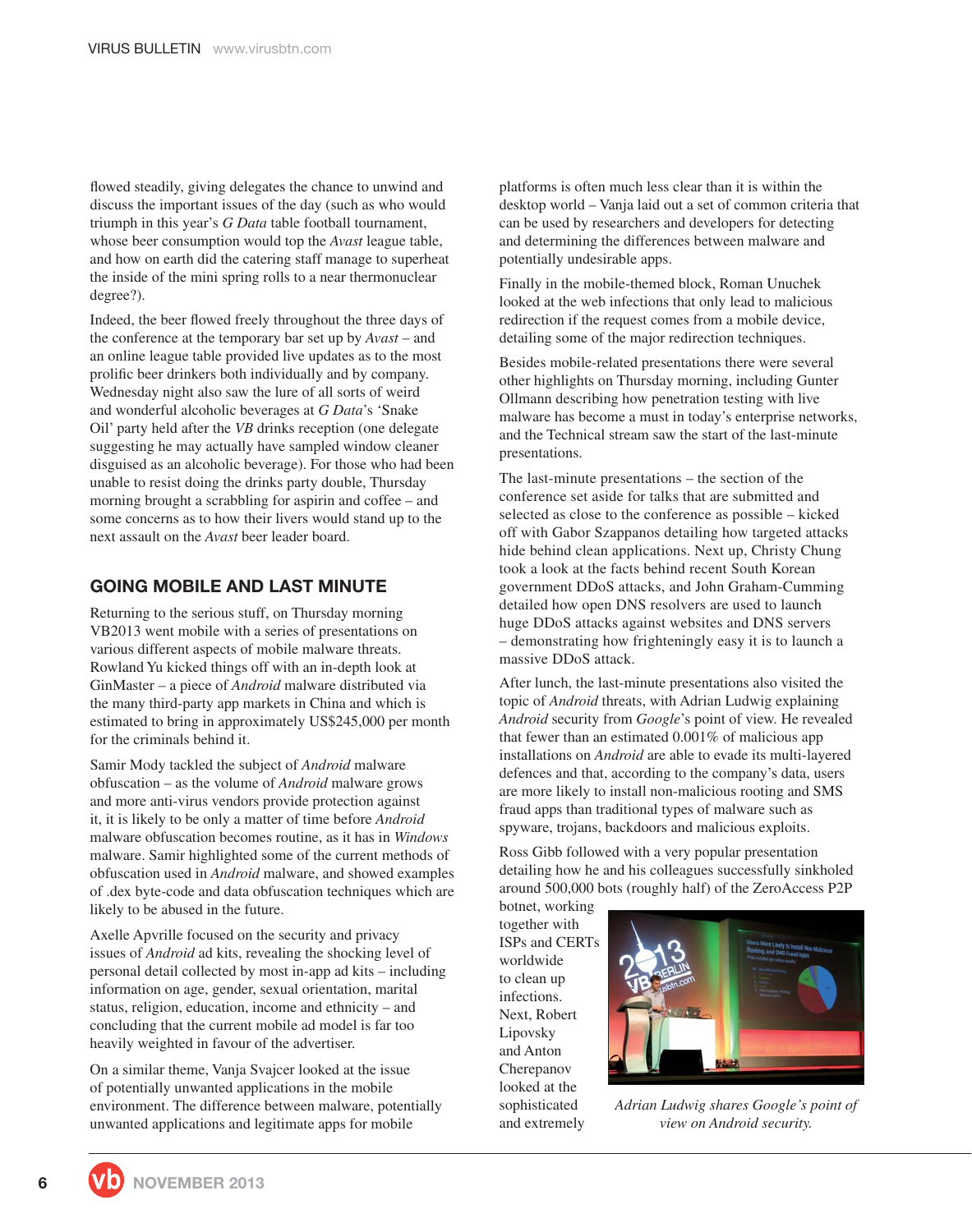

*Life is a cabaret! Spectacular performances from German Dance Sensation.*

active Hesperbot banking trojan whose activity peaked between July and September 2013.

The final last-minute presentation was given by Dennis Batchelder and Hong Jia of *Microsoft*, who described recent attacks against their and other AV vendors' automation systems via crafted files. They called for the industry to work together to share information about such crafted files and fix systems and processes before this type of attack can cause significant damage.

Two more sponsor presentations rounded off the day on Thursday, with *Avast*'s Peter Kalnai and Jaromir Horejsi asking 'Are *Linux* desktop systems threatened by trojans?' and *Qihoo 360*'s Paul Fan looking in detail at targeted attacks against Chinese online card games.

#### **GIVE 'EM THE OLD RAZZLE DAZZLE**

No *VB* conference would be complete without the glitz and glamour of the gala dinner evening – and this year's gala certainly had glitz and glamour in spades. Dance troupe German Dance Sensation opened the evening with a performance full of sequins, bling, feathers and high



*The mellow sounds of Oui D'Accord.*

kicks, and continued to inject plenty of pizzazz into the evening with several revue-style dance numbers that were both colourful and impressively energetic.

A more mellow tone was set for the rest of the evening by musical trio Oui D'Accord who played their own unique blend

of musette, tango and jazz. It was a treat to listen to live music performed by a talented group of musicians, and their smooth sounds created the perfect atmosphere for a relaxing end to the evening. (Of course, the end of the dinner wasn't the end of the evening for the dedicated party people in our midst – I hardly need to mention that *Avast*'s beer continued to flow freely and the hotel's bar was packed to the rafters long into the night.)

# **THE FINAL PUSH**

There were a few bleary eyes on Friday morning, but most delegates who came down for the early morning sessions seemed impressively alert (perhaps in comparison with the *VB-*drinks-reception/*Avast-*bar/*G-Data-*party combo the gala dinner night had been a relatively tame one).

Bravely taking the opening slots on Friday morning were Cathal Mullaney, who presented an end-to-end analysis of the Android.Bmaster trojan in the Technical stream, and Eileen Sinnott and Raymond Roberts who looked at new security measures in  $AutoCAD$  in the Corporate stream. Next up, Fabio Assolini gave an energetic overview of malicious use of PAC (proxy auto-config, or as Fabio and his colleagues have dubbed them 'problem auto-config') files. Attacks using malicious PAC files have reached a level of efficiency whereby an entire bank account can be hacked with just a 1KB file. Fabio showed the evolution of the attacks, how the bad guys are bypassing detection, and some of the messages the attackers have directed at analysts – politely, and not so politely, asking to be left to continue their shady activity uninterrupted.

After a very welcome mid-morning caffeine boost, proceedings continued with Samir Patil taking a close



*No, not the latest boy band on the block about to break into song, but a panel of security experts discussing collateral damage in the age of cyberwarfare (L to R: Tom Cross, Gunter Ollmann, Pedram Amini, Mikko Hyppönen and Ryan Naraine).*